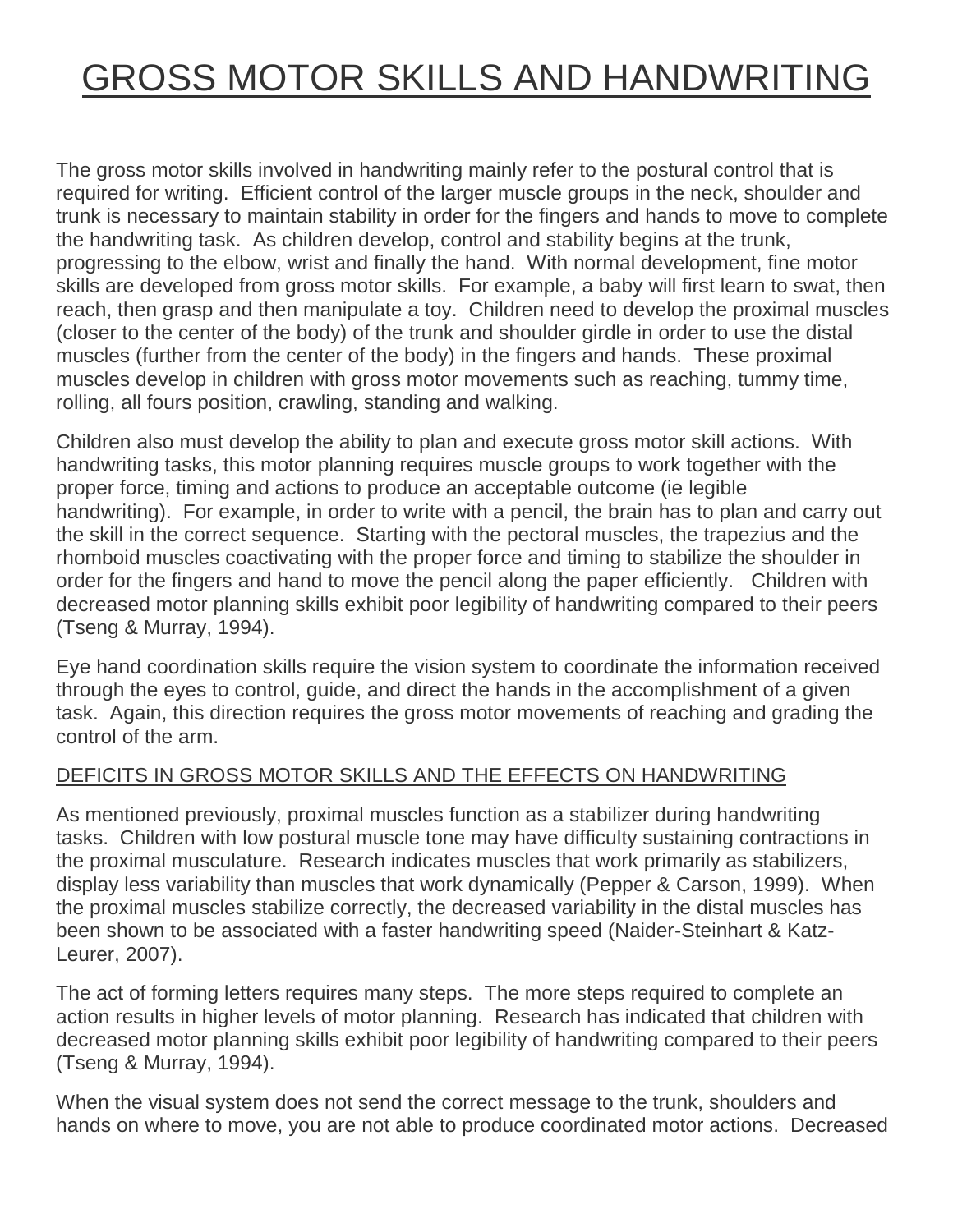eye-hand coordination abilities have been shown to be predictive of decreased quality of handwriting (Kaiser, 2009).

## GROSS MOTOR SKILL ACTIVITY SUGGESTIONS FOR HANDWRITING SKILLS

Gross motor activities that will improve postural control and muscle strength in the proximal muscles are beneficial when it comes to developing handwriting skills. Suggested activities:

1. Hanging activities – practice monkey bars, chins ups, pull ups or swing from the tree limbs to increase the muscle strength in the shoulder girdle muscles.

2. Climbing activities – climb the ladders and ropes on the playground.

3.Pushing and pulling activities – pull a heavy wagon or push a child on a swing. These pushing and pulling motions help the shoulder learn to coactivate to produce the right amount of force and stability.

4.Weight bearing activities through the arms – animal walks, wheelbarrow walking, crawling, and push ups/planks all help to increase muscle strength and improve coactivation of the shoulder and postural muscles.

5.Yoga [Poses](https://www.yourtherapysource.com/yogacards.html) – provide muscle strengthening and postural control

6. Large art projects – hang some paper on a wall or use an easel. Children can reach up, left and right while painting.

Motor planning skills can be practiced with the following gross motor movements:

1.Sky Writing – air write the letters using your entire arm describing each step as you go 2.Obstacle courses – handwriting requires the ability to formulate a motor plan to complete multiple steps just like completing an obstacle course. Include activities from the list above. For example, crawl to a scooter board, lay on your tummy and pull yourself along a line and wheelbarrow walk to the finish line.

3.Body Letter Formation – children can practice making their bodies into letters to improve the imprint on the brain of how the letter is formed. Activities like the [Action](https://www.yourtherapysource.com/actionalphabet.html) [Alphabet](https://www.yourtherapysource.com/actionalphabet.html) are beneficial.

4. Coordination activities – jumping jacks, jumping rope, hand clapping games, etc all require extensive motor planning and coordination skills. Need some ideas for coordination skills – check out 25 Bilateral [Coordination](https://www.yourtherapysource.com/bilateralcoordination.html) Activities.

Eye hand coordination activities to help develop handwriting skills include any type of ball skills – [throwing,](https://www.yourtherapysource.com/teachcatchthrowkick.html) catching and shooting balls in order to practice guiding the hands to go in the proper direction and location.

## MODIFICATIONS TO HELP WITH GROSS MOTOR SKILLS AND HANDWRITING

- 1. First and foremost, children should be properly positioned for handwriting:
	- a.) the feet should have a stable base of support
	- b.) hips, knees and ankles should be bent at 90 degrees
	- c.) desk should be 1-2" higher than bent elbows